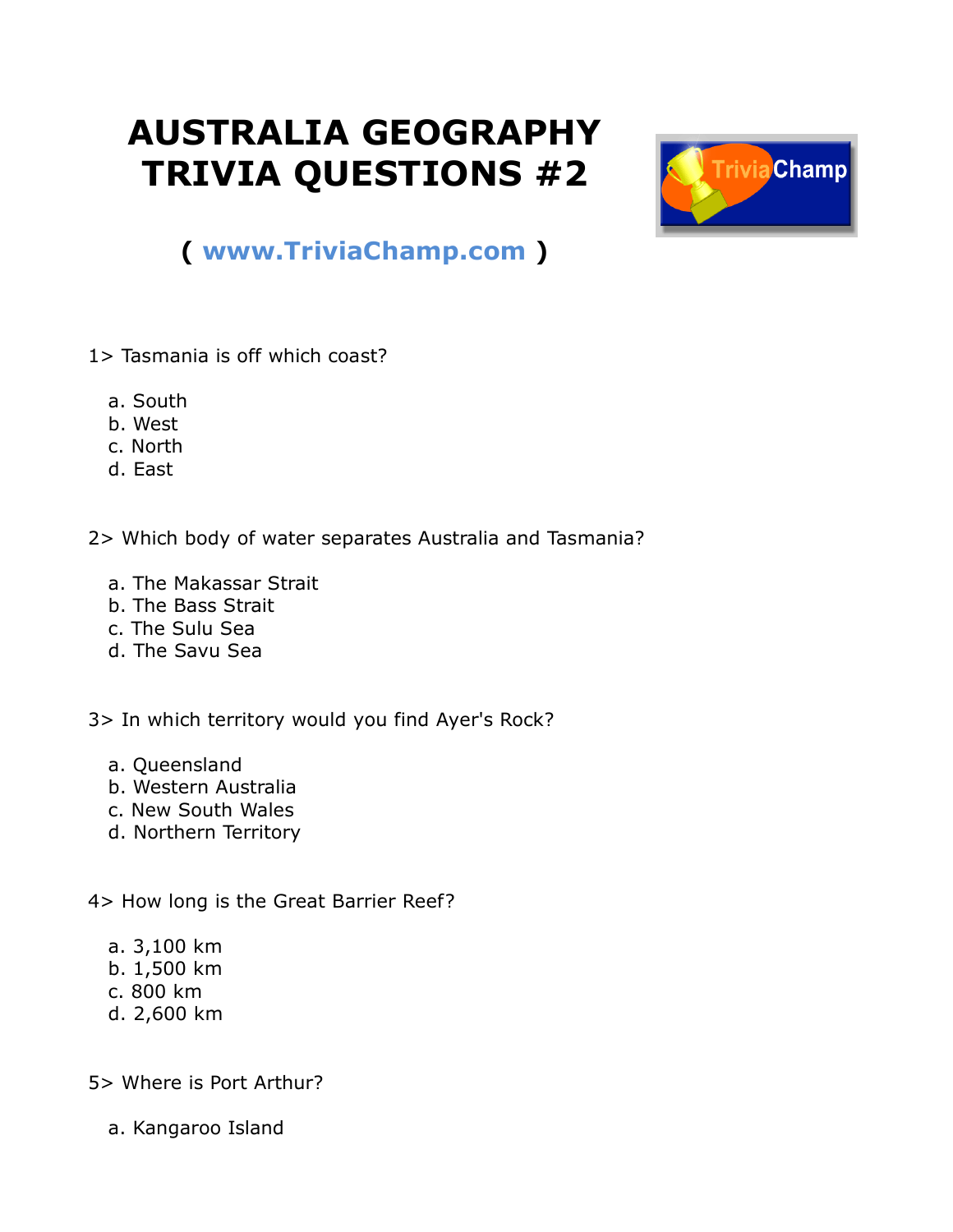- b. Tasmania
- c. Tiwi Island
- d. New South Wales

6> Which of these islands is in the Timor Sea?

- a. Nicol Island
- b. Bickerton Island
- c. Morgan Island
- d. Bathurst Island

7> Which of these rivers would you find in Australia?

- a. The Darling River
- b. The Javary River
- c. The Lawa River
- d. The Apa River

8> Where does Australia rank in terms of the world's largest countries?

- a. 23rd
- b. 17th
- c. 6th
- d. 10th

9> Which of these bays borders the Jervis Bay Territory?

- a. Wreck Bay
- b. Austin Bay
- c. William Bay
- d. Geographe Bay

10> Which of these islands is not a part of Australia?

- a. Christmas Island
- b. Cocos Island
- c. Norfolk Island
- d. Seram Island

11> What is the capital of Queensland?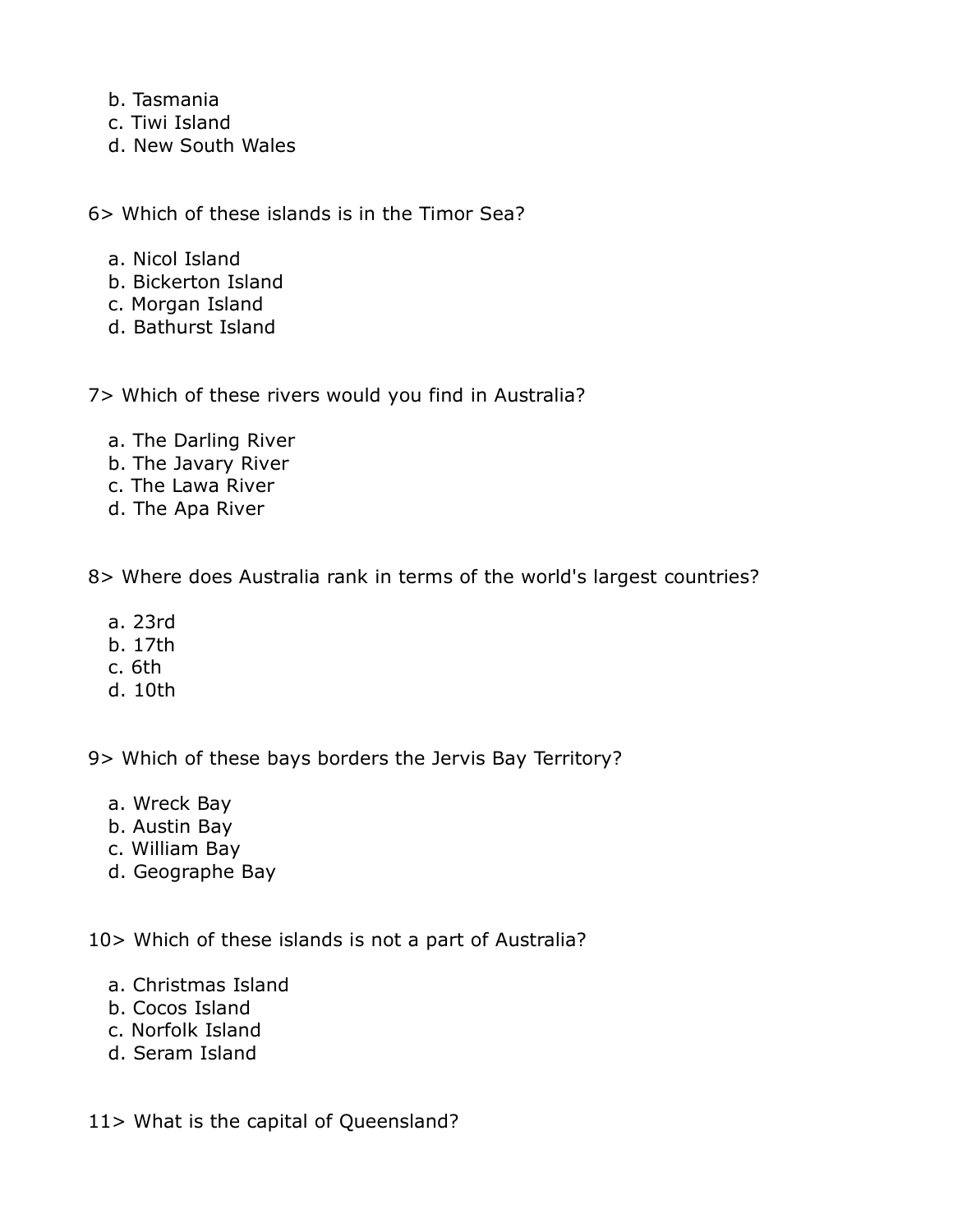- a. Albury
- b. Perth
- c. Alice Springs
- d. Brisbane

12> In which state would you find Barwon River, Ovens River, Goulburn River and the King River?

- a. Western Australia
- b. Southern Australia
- c. Queensland
- d. Victoria

13> Which of these is the highest mountain?

- a. Miount Ossa
- b. Mount Woodroffe
- c. Mount Zeil
- d. Mount McClintock

14> In which territory would you find Mount Bogong?

- a. South Australia
- b. Victoria
- c. Western Australia
- d. Tasmania

15> Darwin is the capital of which territory?

- a. Western Australia
- b. Christmas Island
- c. Northern Territory
- d. Tasmania